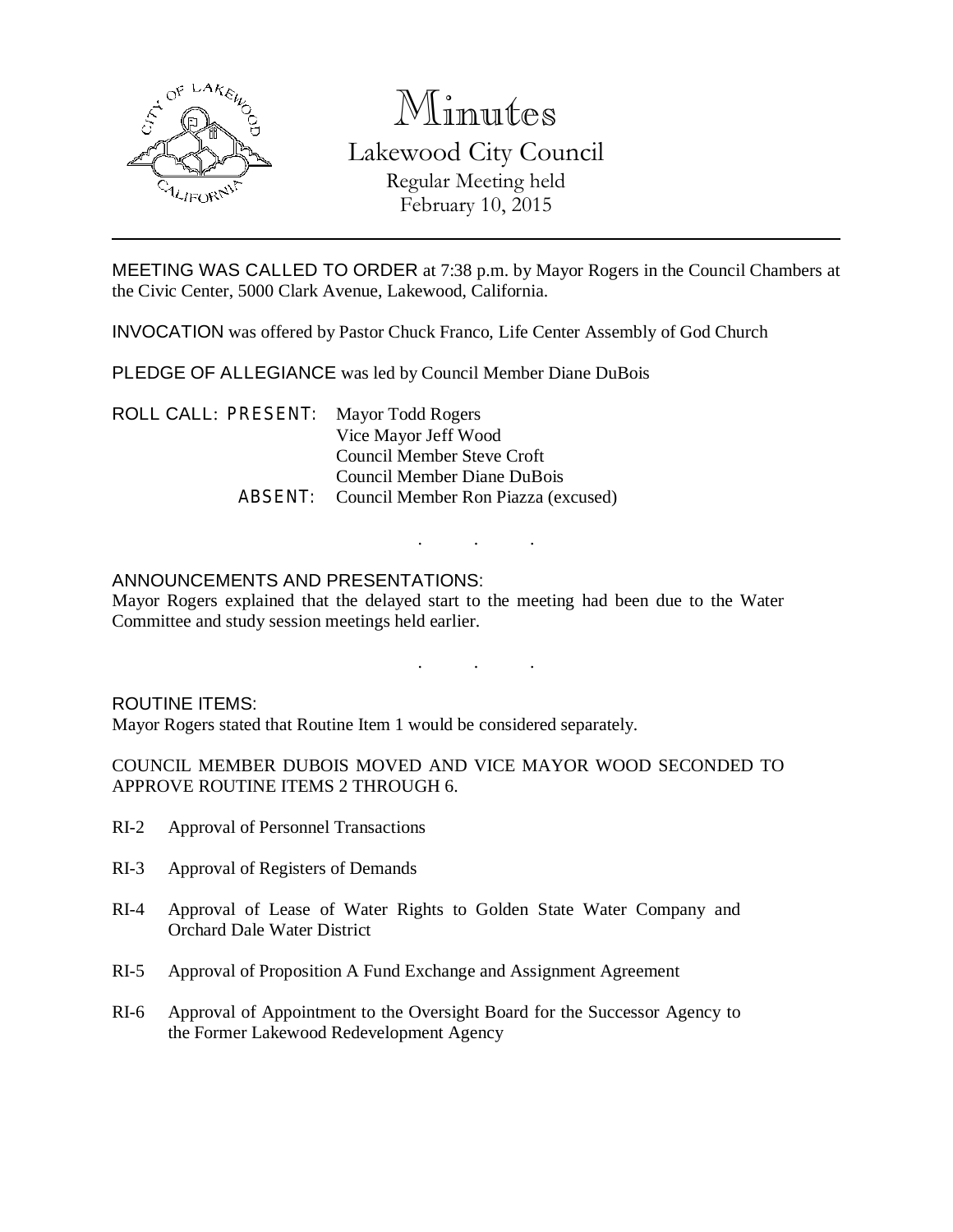ROUTINE ITEMS: Continued UPON ROLL CALL VOTE, THE MOTION WAS APPROVED:

AYES: COUNCIL MEMBERS: Croft, DuBois, Wood and Rogers NAYS: COUNCIL MEMBERS: None ABSENT: COUNCIL MEMBERS: Piazza

RI-1 Approval of Minutes of the Meeting held January 27, 2014

VICE MAYOR WOOD MOVED AND COUNCIL MEMBER DUBOIS SECONDED TO APPROVE ROUTINE ITEM 1. UPON ROLL CALL VOTE, THE MOTION WAS APPROVED:

AYES: COUNCIL MEMBERS: DuBois, Wood and Rogers NAYS: COUNCIL MEMBERS: None ABSTAIN: COUNCIL MEMBERS: Croft ABSENT: COUNCIL MEMBERS: Piazza

1.1 • AWARD OF BID FOR PUBLIC WORKS PROJECT NO. 2014-5, DEL VALLE MEMORIAL *[Continued from January 27, 2015]*

. . .

Public Works Director Lisa Rapp displayed slides and made a presentation based on the report in the agenda. She stated that two bids had been received for improvements to the plaza area of Del Valle Park. She reported that since the lowest bid was in excess of the desired budget, staff had begun value engineering and scope modification efforts while working with the architect to reselect finish materials, reposition design elements and revise construction drawings. It was recommended that the City Council adopt the plans, specifications, addenda and working details for the project; award a contract to EC Construction in the amount of \$845,050 and authorize the Mayor to sign the contract in a form approved by the City Attorney; authorize staff to approve a cumulative total of change orders, as necessary, not to exceed \$85,000; and appropriate \$930,000 from the reserve for capital improvements for the project.30000

Vice Mayor Wood expressed excitement at the progress being made on the memorial project highlighting its historical significance.

Council Member Croft and Council Member DuBois commended staff on their efforts to minimize costs while maintaining the integrity of the project.

Mayor Rogers noted that the changes made as a result of the value engineering did not diminish the magnitude or grandeur of the project.

Mayor Rogers opened the public hearing at 7:55 p.m. and called for anyone in the audience wishing to address the City Council on this matter. There was no response.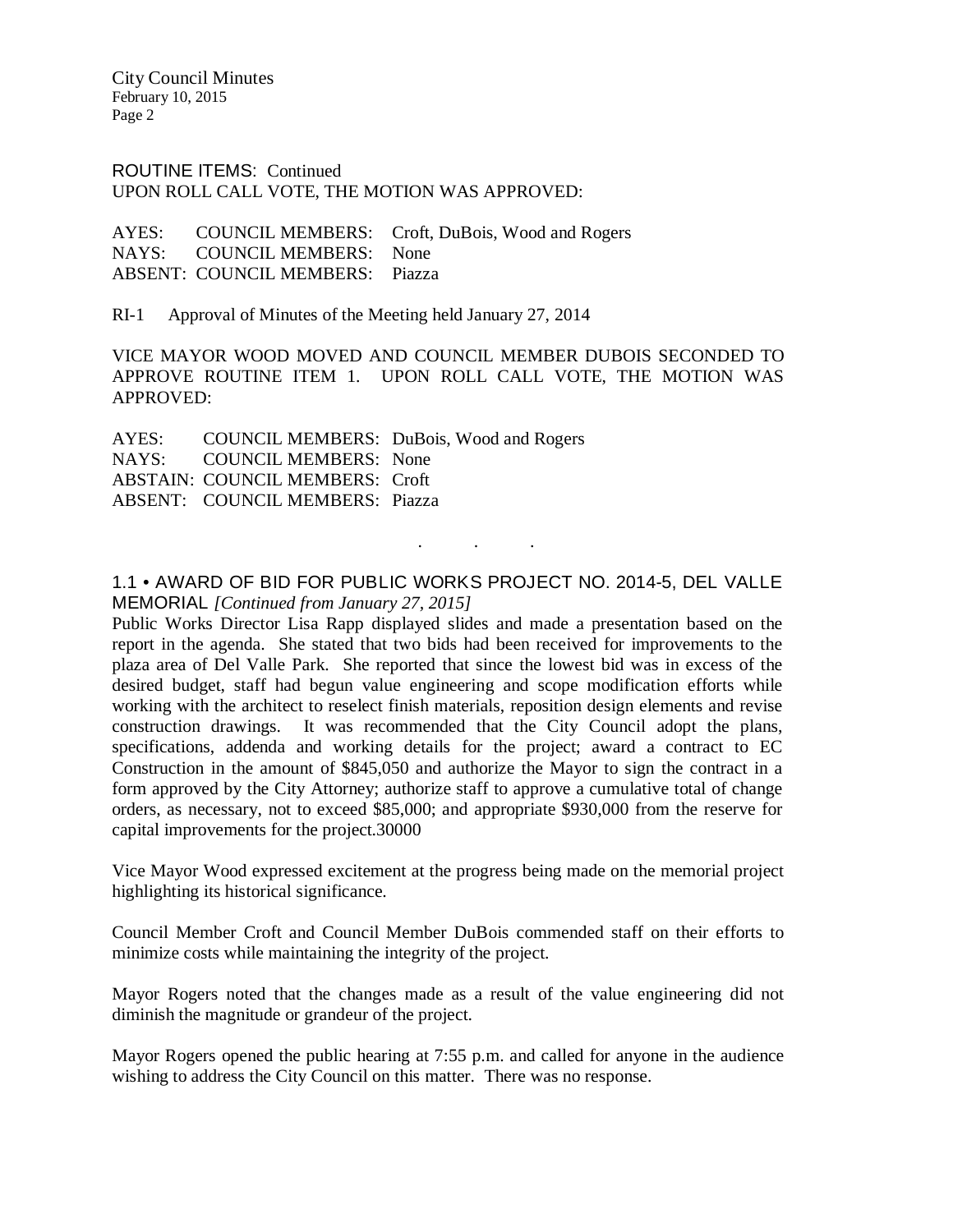1.1 • AWARD OF BID FOR PUBLIC WORKS PROJECT NO. 2014-5, DEL VALLE MEMORIAL - Continued

VICE MAYOR WOOD MOVED AND COUNCIL MEMBER CROFT SECONDED TO CLOSE THE PUBLIC HEARING AND APPROVE STAFF'S RECOMMENDATION. UPON ROLL CALL VOTE, THE MOTION WAS APPROVED:

AYES: COUNCIL MEMBERS: Croft, DuBois, Wood and Rogers NAYS: COUNCIL MEMBERS: None ABSENT: COUNCIL MEMBERS: Piazza

2.1 • ORDINANCE NO. 2015-1; AMENDING THE LAKEWOOD MUNICIPAL CODE PERTAINING TO SPEED LIMITS

. . .

The Director of Public Works gave an oral presentation based on the memo contained in the agenda and reported an engineering and traffic survey had been completed which would enable the continued enforcement of speed limits by use of radar. As a result of the survey, it had been determined that six street segments were in need of a change to the existing speed limit. On Candlewood Street, it was recommended that the speed limit be changed from 30 to 35 miles per hour; and on Cover Street, Downey Avenue, Lakewood Boulevard and 215th Street, it be changed from 35 to 40 miles per hour; and 207th Street, it be reduced from 30 to 25 miles per hour. It was the recommendation of the Community Safety Commission that the City Council introduce the attached ordinance to establish the speed limits on Candlewood Street, Cover Street, Downey Avenue, Lakewood Boulevard, 215th Street and 207th Street.

ORDINANCE NO. 2015-1; AN ORDINANCE OF THE CITY COUNCIL OF THE CITY OF LAKEWOOD AMENDING THE LAKEWOOD MUNICIPAL CODE PERTAINING TO THE PRIMA FACIE SPEED LIMIT ON CANDLEWOOD STREET, COVER STREET, DOWNEY AVENUE, LAKEWOOD BOULEVARD AND 207TH STREET

COUNCIL MEMBER CROFT MOVED AND COUNCIL MEMBER DUBOIS SECONDED TO INTRODUCE ORDINANCE NO. 2015-1. UPON ROLL CALL VOTE, THE MOTION WAS APPROVED:

|                                        | AYES: COUNCIL MEMBERS: Croft, DuBois, Wood and Rogers |
|----------------------------------------|-------------------------------------------------------|
| NAYS: COUNCIL MEMBERS: None            |                                                       |
| <b>ABSENT: COUNCIL MEMBERS: Piazza</b> |                                                       |

## 3.1 • REVIEW OF ANNUAL STATEMENT OF INTERGOVERNMENTAL RELATIONS GOALS

. . .

Paolo Beltran, Assistant to the City Manager, made a presentation based on the report in the agenda and stated the Intergovernmental Relations Committee had met and reviewed the proposed goals for 2015. He highlighted some of the Federal, State and Regional goals such as protecting the City's right to contract for services; opposing legislation that reduces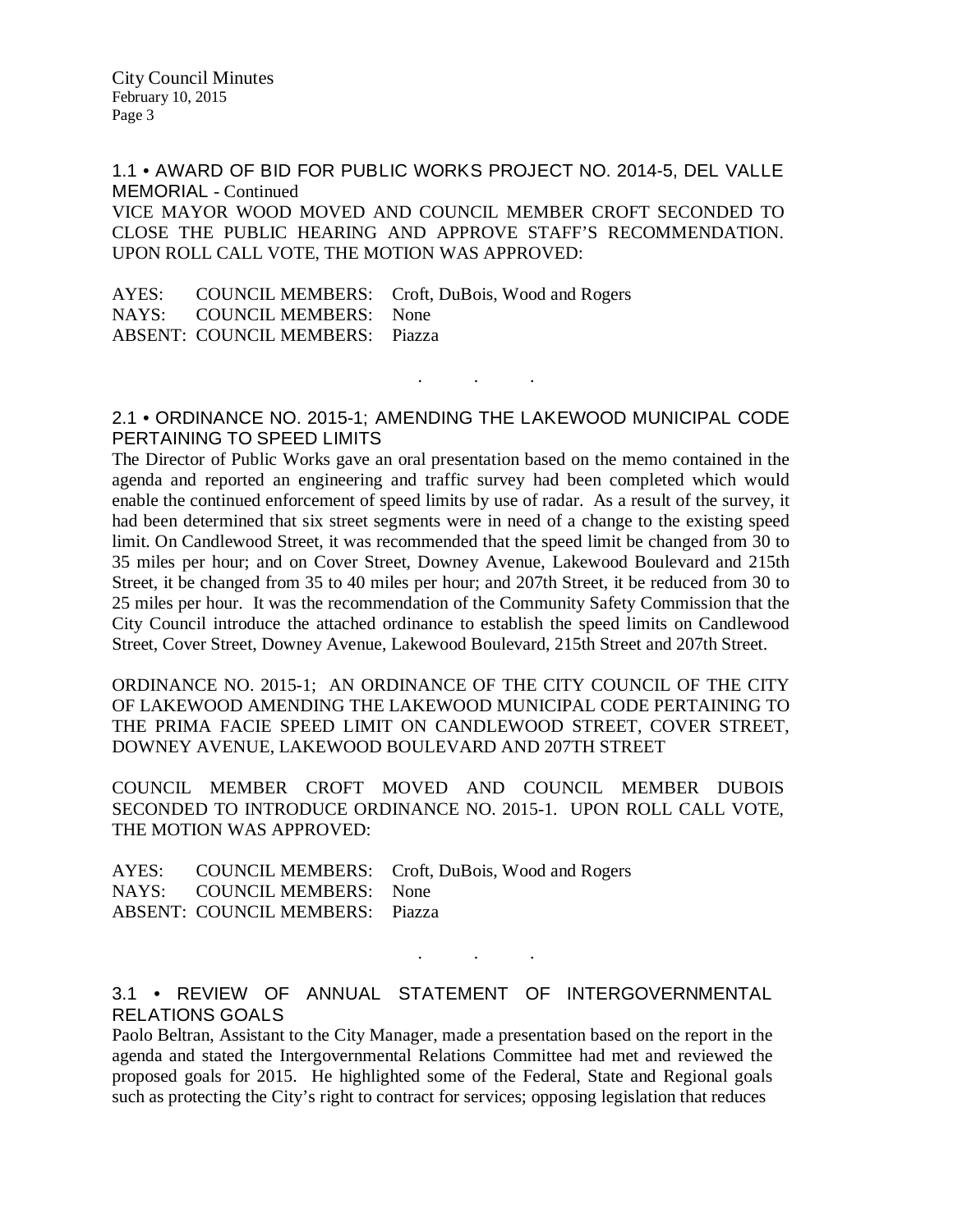#### 3.1 • REVIEW OF ANNUAL STATEMENT OF INTERGOVERNMENTAL RELATIONS GOALS - Continued

the City's control over the public right of way; monitoring implementation of a mileagebased fee pilot program for transportation funding; and continued support of water projects that reduce the area's reliance on imported water. The Intergovernmental Relations Committee recommended that the City Council adopt the Statement of Intergovernmental Relations Goals for 2015.

COUNCIL MEMBER DUBOIS MOVED AND VICE MAYOR WOOD SECONDED TO APPROVE THE INTERGOVERNMENTAL RELATIONS COMMITTEE RECOMMENDATIONS. UPON ROLL CALL VOTE, THE MOTION WAS APPROVED:

AYES: COUNCIL MEMBERS: Croft, DuBois, Wood and Rogers NAYS: COUNCIL MEMBERS: None ABSENT: COUNCIL MEMBERS: Piazza

SUCCESSOR AGENCY ACTIONS 1. Approval of Registers of Demands COUNCIL MEMBER CROFT MOVED AND COUNCIL MEMBER DUBOIS SECONDED TO APPROVE THE REGISTER OF DEMANDS. UPON ROLL CALL VOTE, THE MOTION WAS APPROVED:

 $\mathbf{r}$  .  $\mathbf{r}$  ,  $\mathbf{r}$  ,  $\mathbf{r}$  ,  $\mathbf{r}$  ,  $\mathbf{r}$  ,  $\mathbf{r}$ 

AYES: COUNCIL MEMBERS: Croft, DuBois, Wood and Rogers NAYS: COUNCIL MEMBERS: None ABSENT: COUNCIL MEMBERS: Piazza

2. Approval of Recognized Obligation Payment Schedule (ROPS) 15-16A COUNCIL MEMBER DUBOIS MOVED AND COUNCIL MEMBER CROFT SECONDED TO APPROVE THE RECOGNIZED OBLIGATION PAYMENT SCHEDULE (ROPS) 15- 16A. UPON ROLL CALL VOTE, THE MOTION WAS APPROVED:

. . .

AYES: COUNCIL MEMBERS: Croft, DuBois, Wood and Rogers NAYS: COUNCIL MEMBERS: None ABSENT: COUNCIL MEMBERS: Piazza

ORAL COMMUNICATIONS:

Betty Jane Perkins presented the Council with her father's plaque from the Pearl Harbor Survivors Association and expressed her appreciation that the flag, which she had presented at a prior meeting, would be flown at Del Valle Park beginning on Patriot Day 2015.

. . .